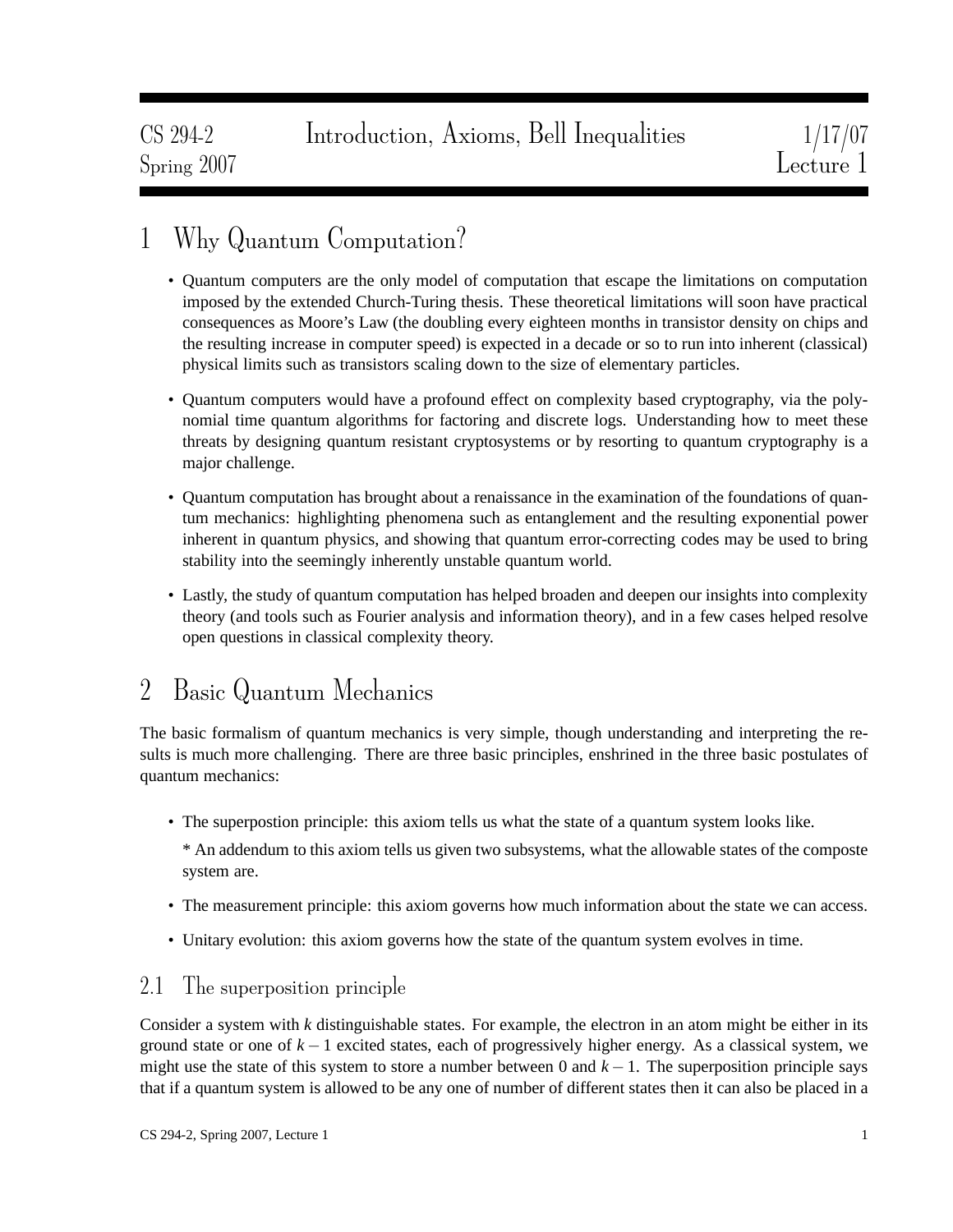linear superposition of these states with complex coefficients. Thus the quantum state of the *k*-state system above is described by a sequence of *k* complex numbers  $\alpha_0, \ldots, \alpha_{k-1} \in \mathscr{C}$ .  $\alpha_j$  is said to be the (complex) amplitude with which the system is in state *j*. We will require that the amplitudes are normalized so that  $\sum_j |\alpha_j|^2 = 1$ . It is natural to write the state of the system as a *k* dimensional vector:



The normalization on the complex amplitudes means that the state of the system is a unit vector in a *k* dimensional complex vector space — called a Hilbert space.

In quantum mechanics it is customary to use the Dirac's ket notation to write vectors. As we shall see later, this is a particularly useful notation in the context of quantum computation. In the ket notation, the above state is written as:

$$
\big|\psi\big>=\sum_{j=0}^{k-1}\alpha_j\big|j\big>
$$

Here  $|0\rangle =$  $\sqrt{ }$  $\Bigg\}$ 1 0 . . 0  $\setminus$  $\int$  and  $|k-1\rangle =$  $\sqrt{ }$  0 0 . . 1  $\setminus$ . The Dirac notation has the advantage that the it labels the basis

vectors explicitly. This is very convenient because the notation expresses both that the state of the quantum system is a vector, while at the same time it represents a number (in superposition) describing the physical quantity of interest (energy level, spin, polarization, etc). In the context of quantum computation and quantum information it is data (0 or 1) to be processed. The  $\{|0\rangle, |1\rangle, \ldots, |k-1\rangle\}$  basis is called the standard basis.

## 2.2 Measurement Principle

This linear superposition  $|\psi\rangle = \sum_{j=0}^{k-1} \alpha_j |j\rangle$  is part of the private world of the electron. For us to know the electron's state, we must make a measurement. Measuring  $|\psi\rangle$  in the standard basis yields *j* with probability  $|\alpha_j|^2$ .

One important aspect of the measurement process is that it alters the state of the quantum system: the effect of the measurement is that the new state is exactly the outcome of the measurement. I.e., if the outcome of the measurement is *j*, then following the measurement, the qubit is in state  $|j\rangle$ . This implies that you cannot collect any additional information about the amplitudes  $\alpha_i$  by repeating the measurement. This property forms the basis of quantum cryptography where the presence of an eavesdropper necessarily alters the quantum state being transmitted.

Intuitively, a measurement provides the only way of reaching into the Hilbert space to probe the quantum state vector. In general this is done by selecting an orthonormal basis  $|e_0\rangle, \ldots, |e_{k-1}\rangle$ . The outcome of the measurement is  $\ket{e_j}$  (or *j*) with probability equal to the square of the length of the projection of the state vector  $\psi$  on  $\ket{e_j}$ . A consequence of performing the measurement is that the new state vector is  $\ket{e_j}$ . Thus measurement may be regarded as a probabilistic rule for projecting the state vector onto one of the vectors of the orthonormal measurement basis.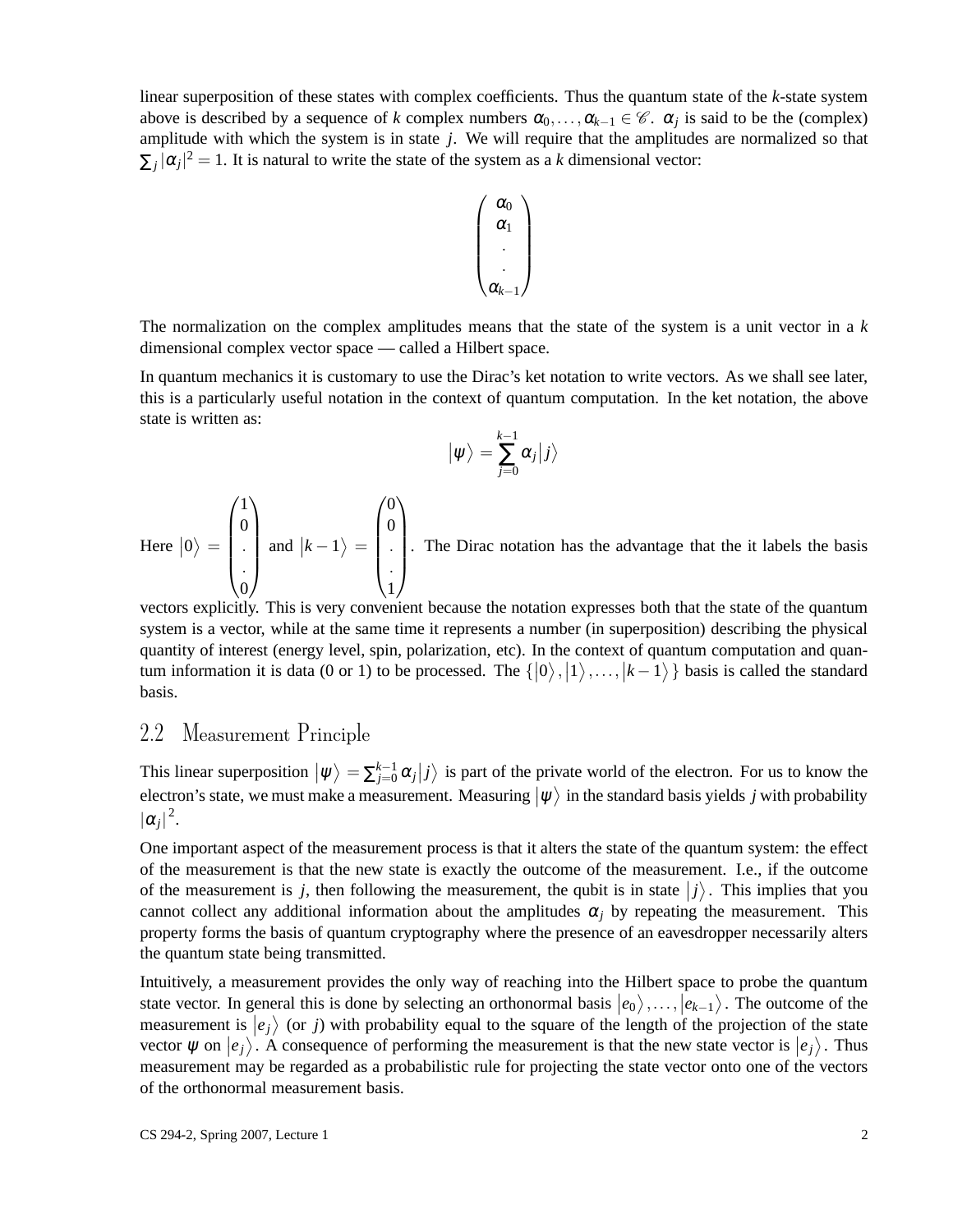## 2.3 Qubits

The basic entity of quantum information is a qubit (pronounced "cue-bit"), or a quantum bit. This corresponds to a 2-state quantum system, and its state can be written as a unit (column) vector  $\binom{\alpha}{\beta} \in \mathscr{C}^2$ . In Dirac notation, this may be written as:

$$
|\psi\rangle = \alpha|0\rangle + \beta|1\rangle
$$
  $\alpha, \beta \in \mathscr{C}$  and  $|\alpha|^2 + |\beta|^2 = 1$ 

This linear superposition  $|\psi\rangle = \alpha |0\rangle + \beta |1\rangle$  is part of the private world of the electron. For us to know the electron's state, we must make a measurement. Measuring  $|\psi\rangle$  in the  $\{|0\rangle, |1\rangle\}$  basis yields 0 with probability  $|\alpha|^2$ , and 1 with probability  $|\beta|^2$ .

As we noted above, the measurement process alters the state of the qubit: the outcome of the measurement is a single classical bit of information, and the effect of the measurement is that the new state is exactly the outcome of the measurement. I.e., if the outcome of the measurement of  $|\psi\rangle = \alpha|0\rangle + \beta|1\rangle$  yields 0, then following the measurement, the qubit is in state  $|0\rangle$ . This implies that you cannot collect any additional information about  $\alpha$ ,  $\beta$  by repeating the measurement.

More generally, we may choose any orthogonal basis  $\{\ket{v}, \ket{w} \}$  and measure the qubit in it. To do this, we rewrite our state in that basis:  $|\psi\rangle = \alpha'|\nu\rangle + \beta'|\nu\rangle$ . The outcome is *v* with probability  $|\alpha'|^2$ , and  $|\nu\rangle$  with probability  $|\beta'|^2$ . If the outcome of the measurement on  $|\psi\rangle$  yields  $|\nu\rangle$ , then as before, the the qubit is then in state  $|v\rangle$ .

### <span id="page-2-1"></span>**2.3.1 Measurement example I.**

Q: We measure  $|\psi\rangle = \alpha |0\rangle + \beta |1\rangle$  in the  $|\psi\rangle$ ,  $|\psi^{\perp}\rangle$  basis, where  $|\psi\rangle = a |0\rangle + b |1\rangle$ . What is the probability of measuring  $|v\rangle$ ?



<span id="page-2-0"></span>Figure 1:

A: First let's do the simpler case  $a = b = \frac{1}{\sqrt{2}}$  $\frac{1}{2}$ , so  $|v\rangle = \frac{1}{\sqrt{2}}$  $\frac{1}{2}(|0\rangle+|1\rangle) \equiv |+\rangle, |\nu^{\perp}\rangle = \frac{1}{\sqrt{2}}$  $\frac{1}{2}(|0\rangle - |1\rangle) \equiv |- \rangle.$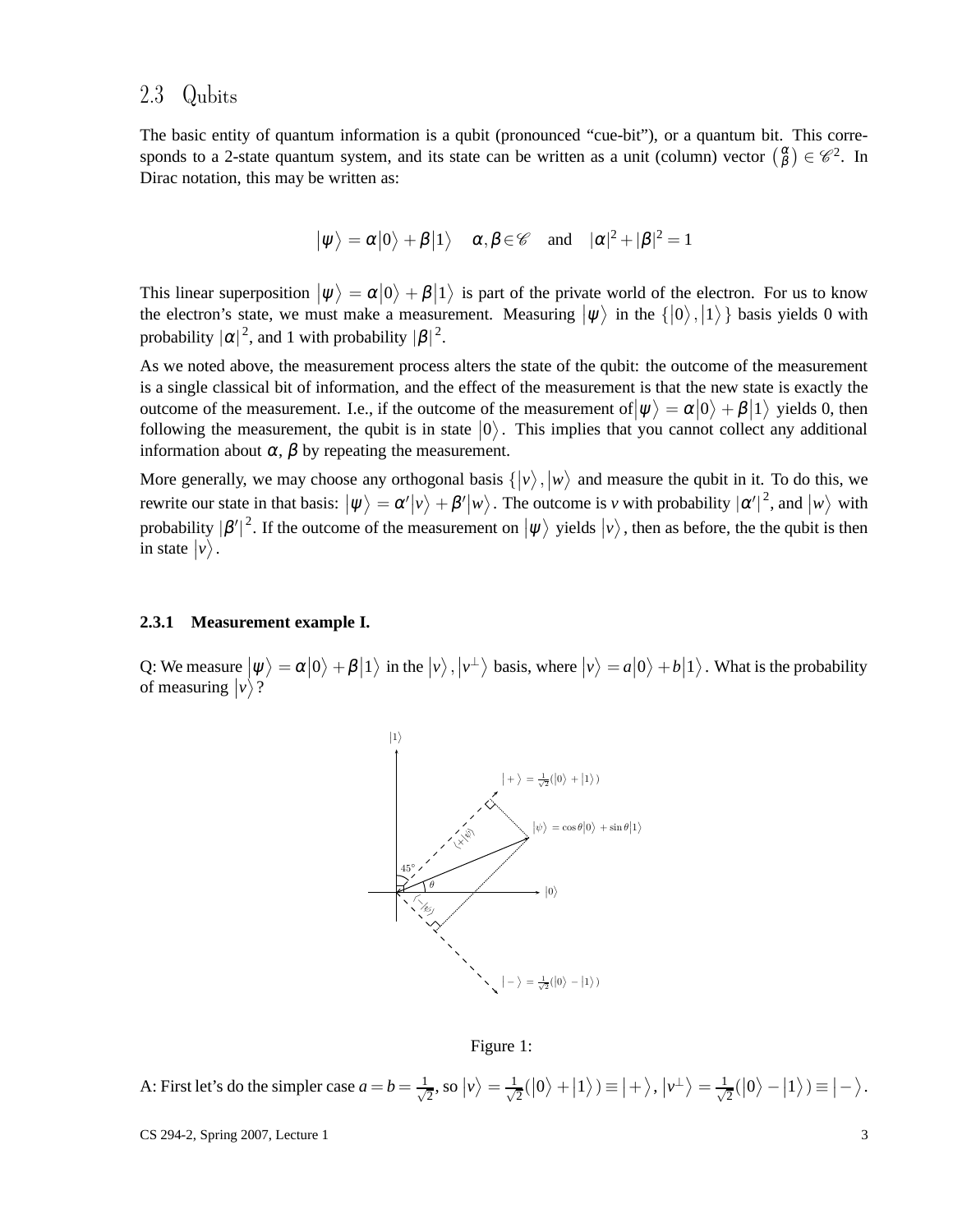See Figure [1.](#page-2-0) We express  $|\psi\rangle$  in the  $|+\rangle, |-\rangle$  basis:

$$
\begin{array}{rcl}\n\left|\psi\right\rangle & = & \alpha|0\rangle + \beta|1\rangle \\
& = & \alpha\frac{1}{\sqrt{2}}(|+\rangle + |-\rangle) + \beta\frac{1}{\sqrt{2}}(|+\rangle - |-\rangle) \\
& = & \left(\frac{\alpha+\beta}{\sqrt{2}}|+\rangle + \frac{\alpha-\beta}{\sqrt{2}}|-\rangle\right)\n\end{array}.
$$

Therefore the probability of measuring  $|+\rangle$  is  $|\frac{1}{\sqrt{\zeta}}\rangle$  $\overline{z}(\alpha + \beta)^2 = |\alpha + \beta|^2/2$ . The probability of measuring  $|-\rangle$  is  $|\alpha + \beta|^2/2$ . We will do the general case in [§2.3.2.](#page-3-0)

### <span id="page-3-0"></span>**2.3.2 Measurement example II.**

The notation  $\langle v |$  ("bra v") denotes a row vector, the conjugate-transpose of  $|v\rangle$ , or  $|v\rangle^{\dagger}$ . For example,  $\langle 0 | =$  $(1 0)$  and  $\langle 1| = (0 1)$ . More generally,

$$
\langle \psi | = \left(\begin{matrix} \alpha \\ \beta \end{matrix}\right)^{\dagger} = (\bar{\alpha} \bar{\beta}) = \bar{\alpha} \langle 0 | + \bar{\beta} \langle 1 |.
$$

The Dirac notation can be handy. For example, let

$$
|v_1\rangle = a_1|0\rangle + b_1|1\rangle, \quad |v_2\rangle = a_2|0\rangle + b_2|1\rangle
$$

Then  $\langle v_1 | v_2 \rangle$  (shorthand for  $\langle v_1 | v_2 \rangle$ ) is a matrix product of the  $1 \times 2$  matrix  $\langle v_1 |$  and the  $2 \times 1$  matrix  $|v_2\rangle$ , or just a scalar:

.

$$
\langle v_1 | v_2 \rangle = (a_1 \, \bar{b}_1) \left( \begin{matrix} a_2 \\ b_2 \end{matrix} \right) = \bar{a}_1 a_2 + \bar{b}_1 b_2 \; .
$$

 $\langle v_1 | v_2 \rangle = \langle v_2 | v_1 \rangle$  is an inner product. Note that  $\langle 0 | 0 \rangle = \langle 1 | 1 \rangle = 1$  and  $\langle 0 | 1 \rangle = \langle 1 | 0 \rangle = 0$ . Thus the above equation could have been expanded,

$$
\langle v_1 | v_2 \rangle = (\bar{a}_1 \langle 0 | + \bar{b}_1 \langle 1 |) (a_2 | 0 \rangle + b_2 | 1 \rangle)
$$
  
=  $\bar{a}_1 a_2 \langle 0 | 0 \rangle + \bar{a}_1 b_2 \langle 0 | 1 \rangle + \bar{b}_1 a_2 \langle 1 | 0 \rangle + \bar{b}_1 b_2 \langle 1 | 1 \rangle$   
=  $\bar{a}_1 a_2 \cdot 1 + \bar{a}_1 b_2 \cdot 0 + \bar{b}_1 a_2 \cdot 0 + \bar{b}_1 b_2 \cdot 1$   
=  $\bar{a}_1 a_2 + \bar{b}_1 b_2$ .

In this notation,  $\alpha = \langle 0 | \psi \rangle$ ,  $\beta = \langle 1 | \psi \rangle$ . The normalization condition  $|\alpha|^2 + |\beta|^2 = 1$  is

$$
1 = |\alpha|^2 + |\beta|^2 = \bar{\alpha}\alpha + \bar{\beta}\beta
$$
  
=  $\langle \psi | 0 \rangle \langle 0 | \psi \rangle + \langle \psi | 1 \rangle \langle 1 | \psi \rangle$   
=  $\langle \psi | (0 \rangle \langle 0 | + | 1 \rangle \langle 1 |) | \psi \rangle$   
=  $\langle \psi | \psi \rangle$ .

The last equality above follows since  $|0\rangle\langle 0| = \begin{pmatrix} 1 & 0 \\ 0 & 0 \end{pmatrix}$ ,  $|1\rangle\langle 1| = \begin{pmatrix} 0 & 0 \\ 0 & 1 \end{pmatrix}$ , so  $|0\rangle\langle 0| + |1\rangle\langle 1|$  is the 2×2 identity matrix. (This trick is important enough to have its own name, the "resolution of the identity.")

In the next lecture, we will introduce tensor product spaces, where the advantages of this notation increase.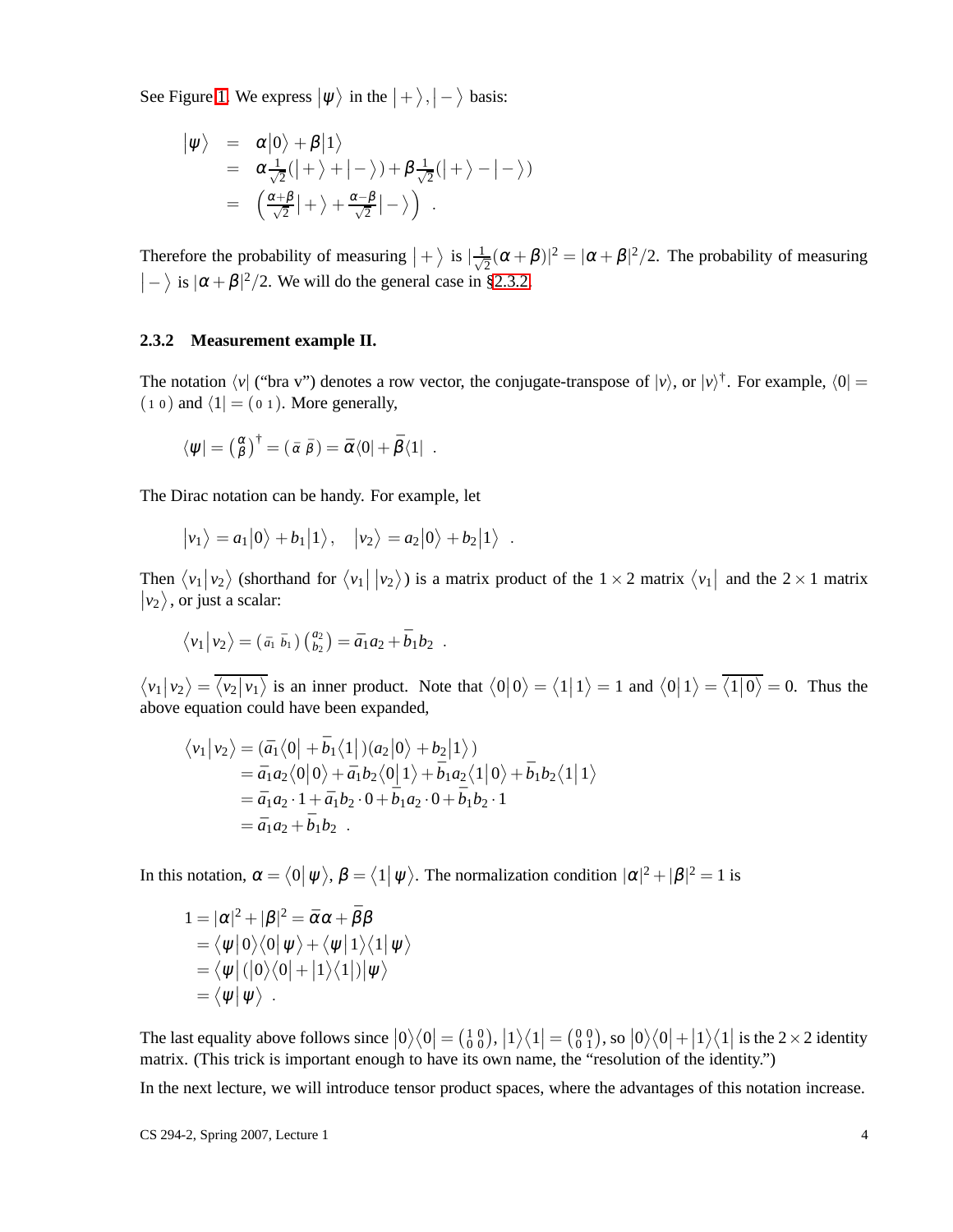With the new notation, it is simple to solve the general case of the question asked in [§2.3.1.](#page-2-1) Recall  $|v\rangle$  =  $a|0\rangle + b|1\rangle$  and choose  $|v^{\perp}\rangle = \bar{b}|0\rangle - \bar{a}|1\rangle$ . Indeed,  $\langle v|v^{\perp}\rangle = ab - ba = 0$ .

$$
\begin{array}{rcl}\n|\psi\rangle & = & \left(|\nu\rangle\langle\nu|+|\nu^{\perp}\rangle\langle\nu^{\perp}|\right)|\psi\rangle \\
& = & \alpha(|\nu\rangle\langle\nu|0\rangle+|\nu^{\perp}\rangle\langle\nu^{\perp}|0\rangle)+\beta(|\nu\rangle\langle\nu|1\rangle+|\nu^{\perp}\rangle\langle\nu^{\perp}|1\rangle) \\
& = & (\alpha\langle\nu|0\rangle+\beta\langle\nu|1\rangle)|\nu\rangle+(\alpha\langle\nu^{\perp}|0\rangle+\beta\langle\nu^{\perp}|1\rangle)|\nu^{\perp}\rangle \\
& = & (\alpha\bar{a}+\beta\bar{b})|\nu\rangle+(\alpha b+\beta a)|\nu^{\perp}\rangle\n\end{array}
$$

The probability of measuring  $|v\rangle$  in a measurement in the  $v, v^{\perp}$  basis is therefore

$$
|\langle v|\psi\rangle|^2 = |\alpha \bar{a} + \beta \bar{b}|^2.
$$

## 3 Two qubits:

Now let us examine the case of two qubits. Consider the two electrons in two hydrogen atoms:



Since each electron can be in either of the ground or excited state, classically the two electrons are in one of four states  $-00$ , 01, 10, or 11 – and represent 2 bits of classical information. Quantum mechanically, they are in a superposition of those four states:

$$
|\psi\rangle = \alpha_{00}|00\rangle + \alpha_{01}|01\rangle + \alpha_{10}|10\rangle + \alpha_{11}|11\rangle
$$

,

where  $\sum_{ij} |\alpha_{ij}|^2 = 1$ . Again, this is just Dirac notation for the unit vector in  $\mathcal{C}^4$ :

$$
\begin{pmatrix}\alpha_{00}\\ \alpha_{01}\\ \alpha_{10}\\ \alpha_{11}\end{pmatrix}
$$

where  $\alpha_{ij} \in \mathscr{C}$ ,  $\sum |\alpha_{ij}|^2 = 1$ .

#### **Measurement:**

.

If the two electrons (qubits) are in state  $|\psi\rangle$  and we measure them, then the probability that the first qubit is in state *i*, and the second qubit is in state *j* is  $P(i, j) = |\alpha_{ij}|^2$ . Following the measurement, the state of the two qubits is  $|\psi'\rangle = |ij\rangle$ . What happens if we measure just the first qubit? What is the probability that the ļ first qubit is 0? In that case, the outcome is the same as if we had measured both qubits: Pr {1st bit  $= 0$ } =  $|\alpha_{00}|^2 + |\alpha_{01}|^2$ . The new state of the two qubit system now consists of those terms in the superposition that are consistent with the outcome of the measurement – but normalized to be a unit vector:

$$
\left|\phi\right\rangle=\frac{\alpha_{00}\!\left|00\right\rangle+\alpha_{01}\!\left|01\right\rangle}{\sqrt{\left|\alpha_{00}\right|^{2}+\left|\alpha_{01}\right|^{2}}}
$$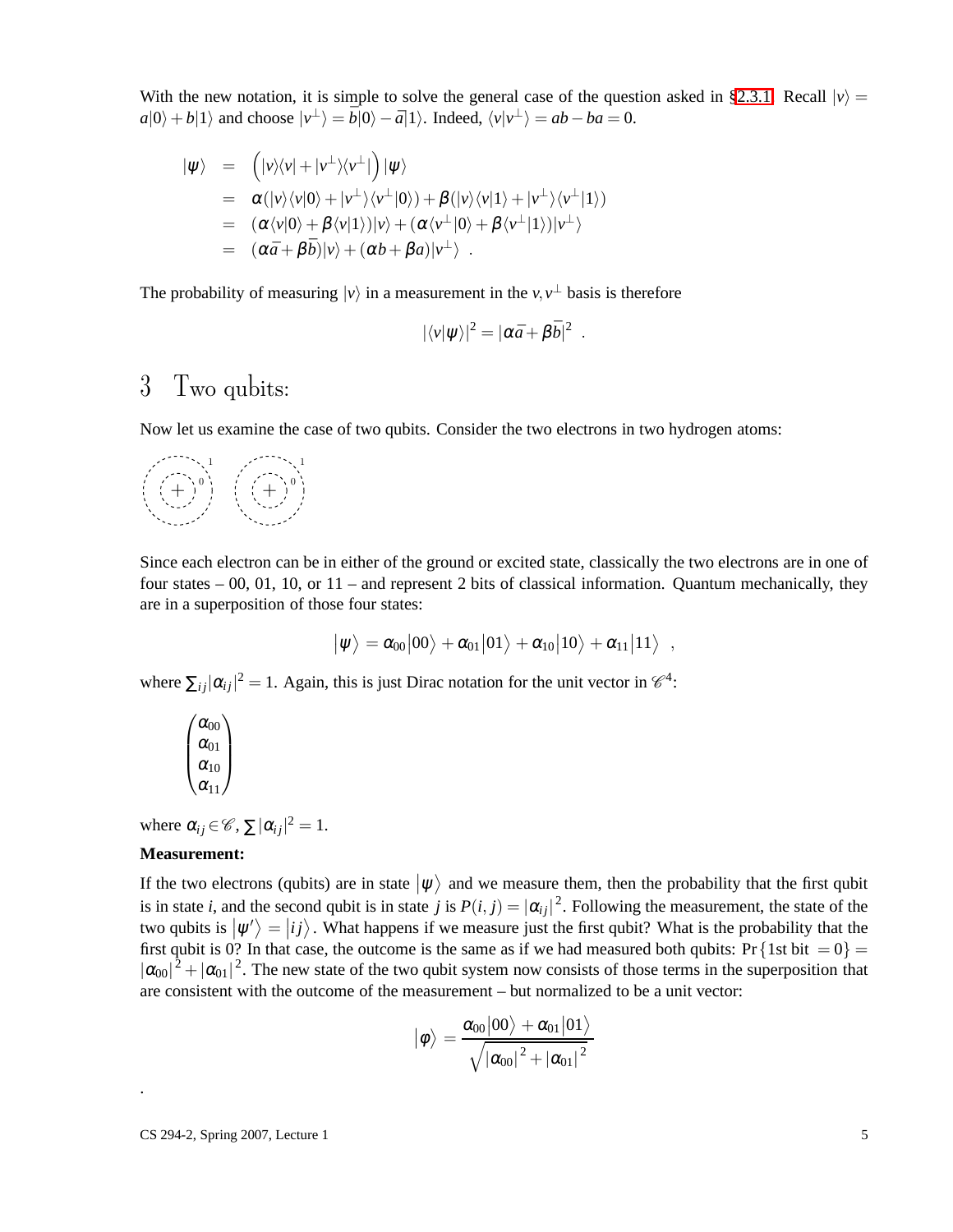### **Tensor products (informal):**

Suppose the first qubit is in the state  $|\phi_1\rangle = \alpha_1 |0\rangle + \beta_1 |1\rangle$  and the second qubit is in the state  $|\phi_2\rangle = |\phi_1\rangle + \beta_1 |1\rangle$  $\alpha_2|0\rangle + \beta_2|1\rangle$ . How do we describe the joint state of the two qubits?

$$
\begin{array}{rcl} \big|\phi\big\rangle &=& \big|\phi_1\big\rangle\otimes\big|\phi_2\big\rangle \\ &=& \alpha_1\alpha_2\big|00\big\rangle+\alpha_1\beta_2\big|01\big\rangle+\beta_1\alpha_2\big|10\big\rangle+\beta_1\beta_2\big|11\big\rangle\enspace. \end{array}
$$

We have simply multiplied together the amplitudes of  $|0\rangle_1$  and  $|0\rangle_2$  to determine the amplitude of  $|00\rangle_{12}$ , and so on. The two qubits are not entangled with each other and measurements of the two qubits will be distrbuted independently.

Given a general state of two qubits can we say what the state of each of the individual qubits is? The answer is usually no. For a random state of two qubits is entangled — it cannot be decomposed into state of each of two qubits. In next section we will study the Bell states, which are maximally entangled states of two qubits.

### **Example:**

State  $\frac{1}{1}(|00\rangle - |01\rangle + |10\rangle - |11\rangle)$  can be decomposed into  $\frac{1}{\sqrt{2}}$  $\frac{1}{2}(|0\rangle+|1\rangle)\frac{1}{\sqrt{2}}$  $\frac{1}{2}(|0\rangle - |1\rangle)$ , but for state √ 1  $\frac{1}{2}(|00\rangle + |11\rangle)$  there is no such decomposition - the states of the two qubits are not independent but entangled/correlated.

# 4 EPR Paradox:

In 1935, Einstein, Podolsky and Rosen (EPR) wrote a paper "Can quantum mechanics be complete?" [Phys. Rev. 47, 777, Available online via PROLA: [http://prola.aps.org/abstract/PR/v47/i10/p777](http://prola.aps.org/abstract/PR/v47/i10/p777_1) 1]

For example, consider coin-flipping. We can model coin-flipping as a random process giving heads 50% of the time, and tails 50% of the time. This model is perfectly predictive, but incomplete. With a more accurate experimental setup, we could determine precisely the range of initial parameters for which the coin ends up heads, and the range for which it ends up tails.

For Bell state  $\frac{1}{\sqrt{2}}$  $\frac{1}{2}(|00\rangle + |11\rangle)$ , when you measure first qubit, the second qubit is determined. However, if two qubits are far apart, then the second qubit must have had a determined state in some time interval before measurement, since the speed of light is finite. Moreover this holds in any basis. This appears analogous to the coin flipping example. EPR therefore suggested that there is a more complete theory where "God does not throw dice."

What would such a theory look like? Here is the most extravagant framework... When the entangled state is created, the two particles each make up a (very long!) list of all possible experiments that they might be subjected to, and decide how they will behave under each such experiment. When the two particles separate and can no longer communicate, they consult their respective lists to coordinate their actions.

But in 1964, almost three decades later, Bell showed that properties of EPR states were not merely fodder for a philosophical discussion, but had verifiable consequences: local hidden variables are not the answer.

## 5 Bell's Inequality

Bell's inequality states: There does not exist any local hidden variable theory consistent with these outcomes of quantum physics.